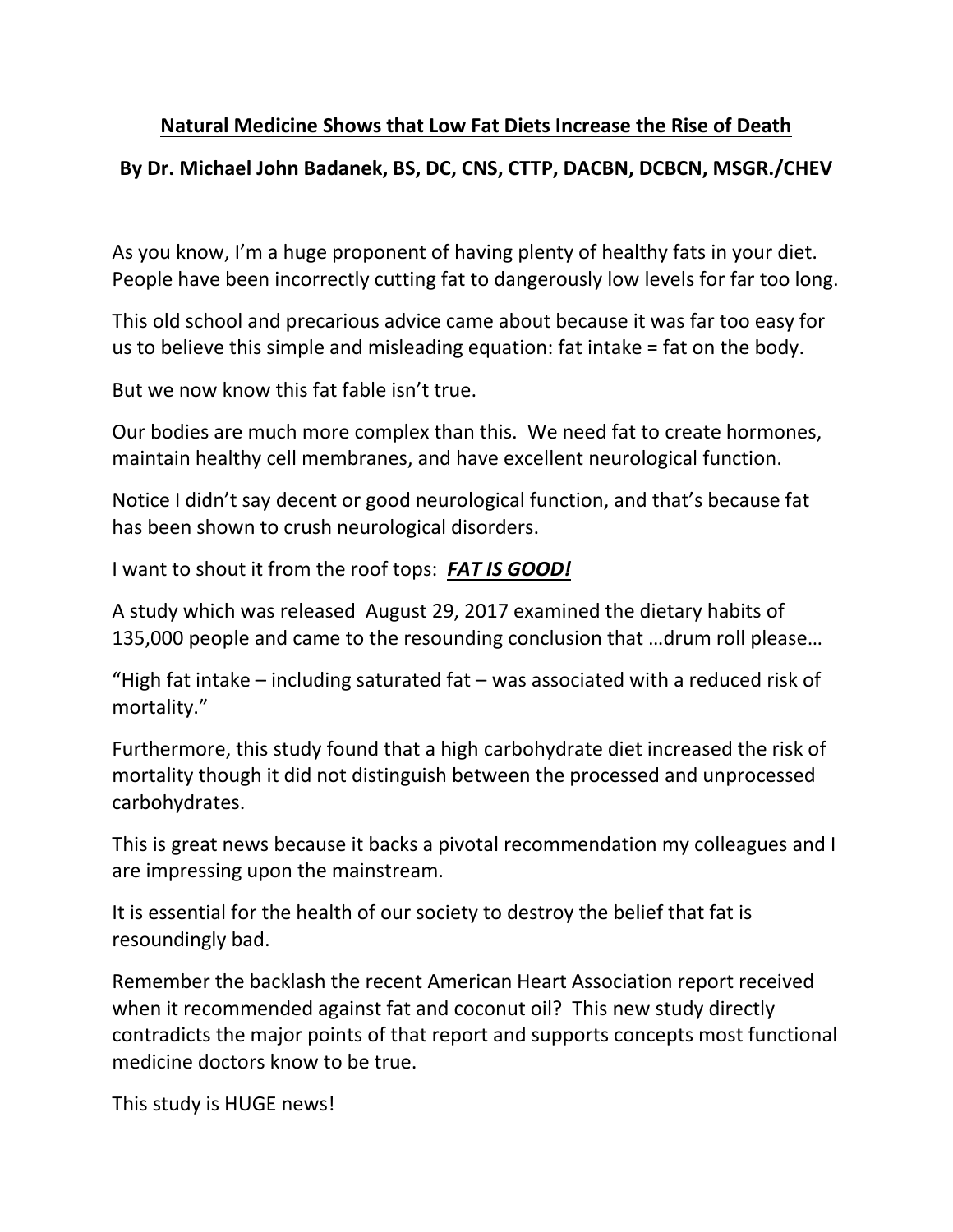So, without further ado, let's dig a little deeper and discover what this study means for you and your health.

What the PURE Study Means for You…

3 Fat Facts

One of the most powerful aspects of the PURE study is its sheer magnitude. The PURE study followed 135,000 people from 18 countries over 7 years.

And throughout that time, as we just learned, overall findings pointed to an increased mortality for those with high carb diets and a decreased risk of mortality for those with high fat diets.

What's more, this study found "saturated fat in moderation actually appears good for you"

This study does not distinguish between the causes of death and points out, saturated fat findings "had no effect on cardiovascular disease in the model." This adds to the mounting evidence that saturated fat does not cause cardiovascular disease.

Saturated fat has been the unjustified villain of cardiovascular health for the past 60 plus years. We know cardiovascular disease is caused by inflammation, not fat buildup in the arteries, and yet many remain mislead.

Beyond the benefits of a high fat, low carb diet, here are three other important findings from this study:

Three or four daily portions of fruit and vegetables appear to have similar benefits as the current recommendation of five. Meaning, it's unnecessary to over-stress about getting exactly five servings of fruits and veggies each day. In this study three to four servings worked out to be 375-500 grams. Just for reference, 100 grams of fruits and veggies is about the equivalent of two cupped hands of raw, diced fruit or veggies. This means you should try and get at least 8 cupped handfuls of fruits and vegetables per day.

The benefits of the fruits, veteables, and legumes is greater if they are consumed raw. The science behind the idea that raw is better is fairly complicated. But what's most important is that you're eating plenty of vegetables and fruits, so if cooking them means you'll eat more, then by all means. cook em.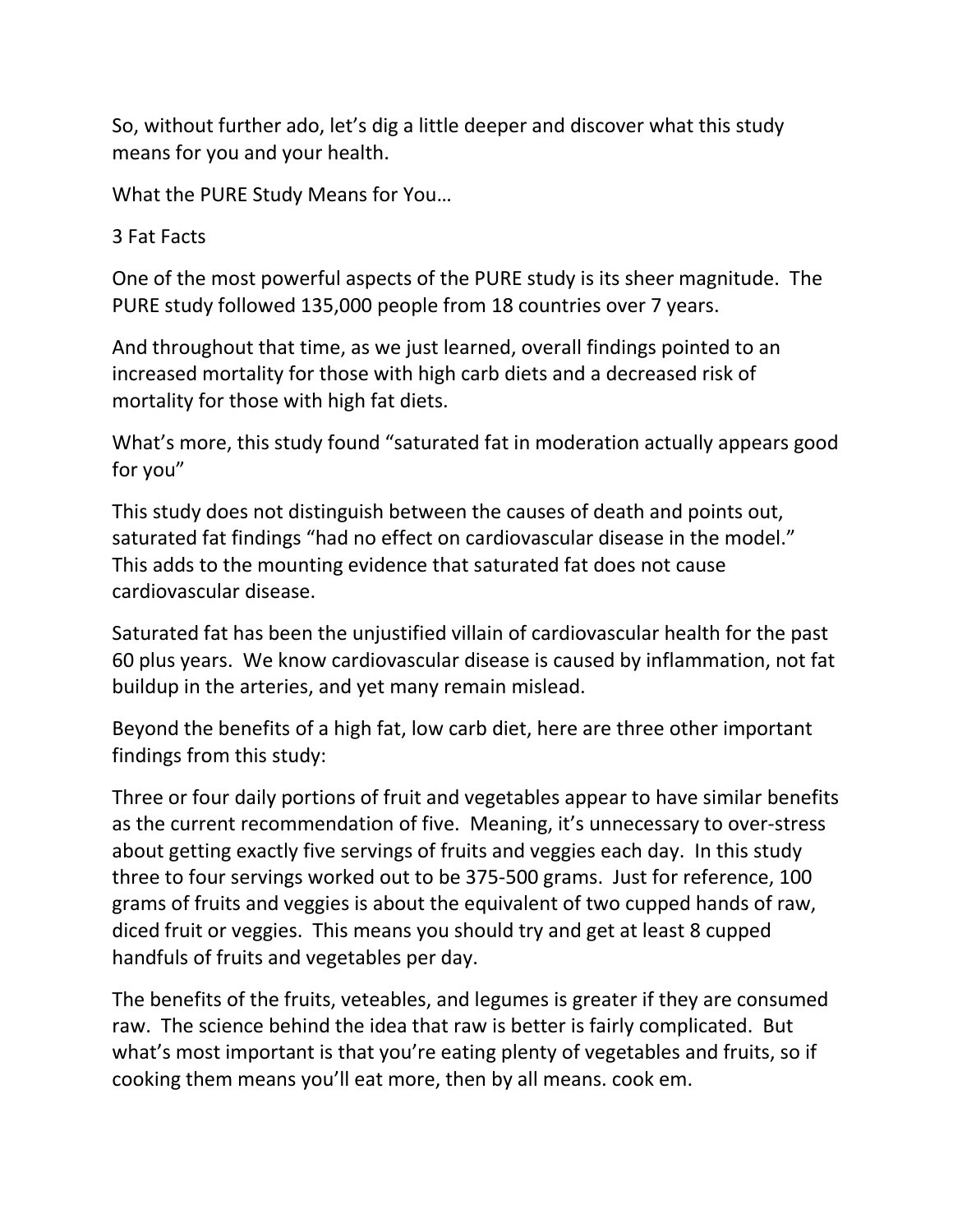Replacing saturated-fatty=acid intake with carbohydrates had an adverse effect on blood lipids. This study examined the impact of fats, carbohydrates, and proteins on total cholesterol, LDL )"bad") and HDL ("good") cholesterol, and apolipoprotein (A1 (apoA1) and B (apoB).

It's significant this study examined these factors as a "big picture" concept because they interact within the body in balancing relationships – their ratios are indicators of health. And to look at any one factor individually would contribute to the disproportionate and misleading information, which is exactly what the American Heart Association does.

I found it interesting that this study took a direct dig at the recent AHA report. The researchers called out the AHA recommendations and declared their findings to be in "direct contradiction" to their advice.

The PURE Study directly contradicts the recent American Heart Association Report.

The participants in the PURE Study who had 10-13 percent of their dietary energy intake consist of saturated fat experienced a lower risk of death than those with low levels of saturated fat in their diet. Furthermore, those with very low saturated fat intake experienced harmful consequences.

Currently, the average saturated fat intake of Americans is around 14 percent, but the AHA recommends saturated fat intake should be less than six percent of total energy intake – which is dangerously low. This study found saturated fat levels that low increase the risk of mortality.

The leader of the PURE study, Dr. Salim Yusuf, made the poignant comment, "The AHA guidelines are not based on the best evidence "– saturated fat was labeled as a villain years ago, and the traditional church kept on preaching that message. The y have been resistant to change.

What Do Skeptics have to Say?

As always, it's best to examine data with a balanced lens. And while I do believe this study is substantial in its support for fat, especially saturated fat, there are a few concerns worth addressing.

First, the AHA directly responded to this study, saying that because it used questionnaires it should be interpreted with caution. But the sheer scope of this